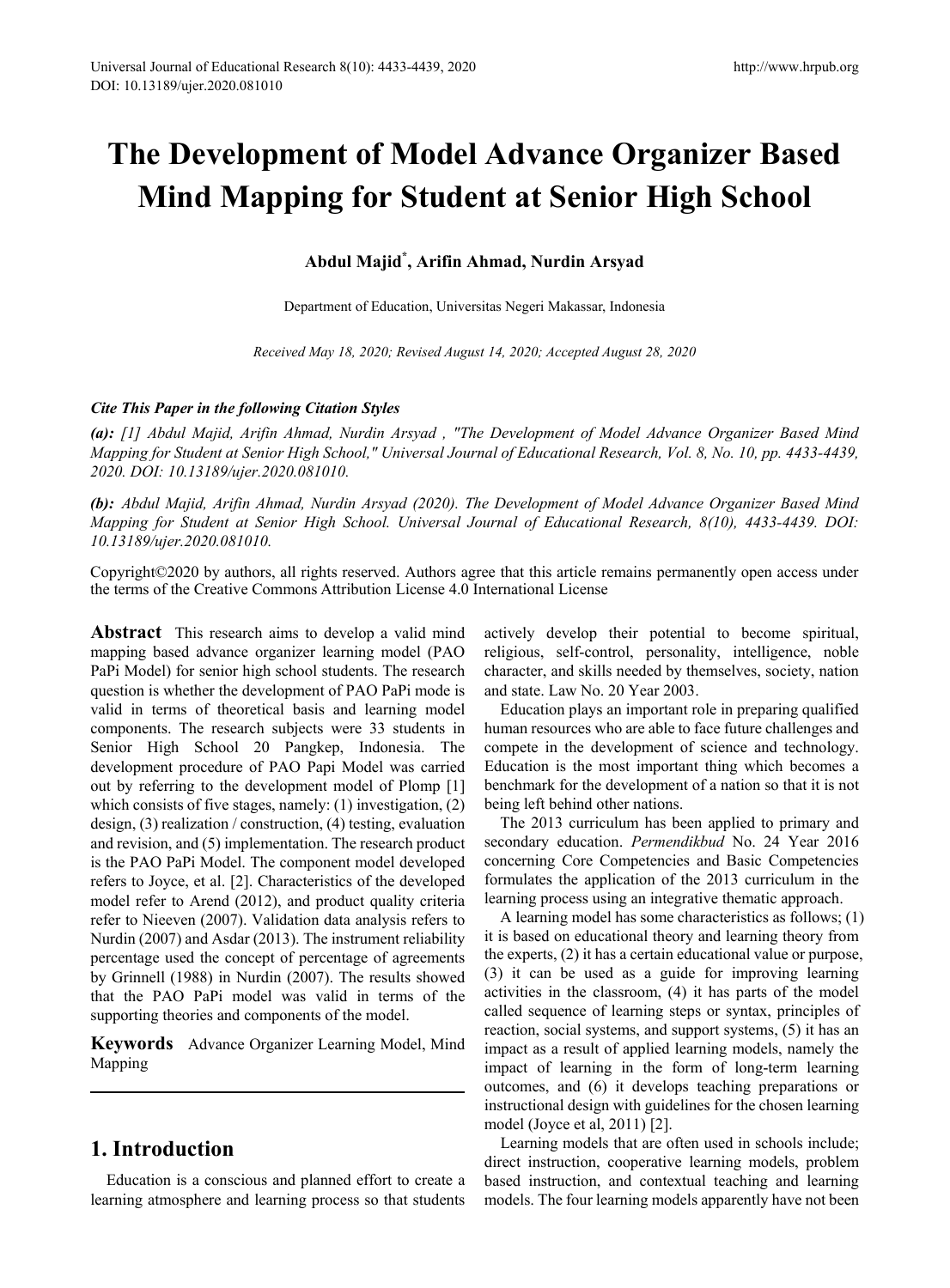able to encourage students to promote meaningful learning and maximum learning outcomes according to the expected goals.

The preliminary research was conducted by researchers in four high schools in Pangkep Regency (Senior High School 1, Senior High School 11, Senior High School 20 and Senior High School DDI Sibatua). The results of this preliminary research reveal the Mathematics learning outcomes of Class XI students in odd semester 2018/2019 academic year which was held in the first week of January 2019. It was found that there were students who scored below the minimum standard of completeness that was set at 75, and there were only a few students who scored  $\geq$  75 (complete), with an average grade of all four schools are still lower than expected grades. The results show that the students' level of meaningful learning still needs to be improved because students have not been fully able to store their knowledge in a long term period and may still have difficulties to solve problems that are not exactly the same as the sample problems given by teachers, thus the learning outcomes are not optimal.

The interview with several students indicated that there are students who study once a week at home, and students who study one to three times a week (interview on 3 to 10 January 2019). It is identified that there are still students get lower than minimum completeness criteria (KKM) due to lack of spending time to study after school. That is because their motivation to learn is still lacking as one of the impacts of their in-active involvement in the learning process. Meanwhile, based on the results of interviews conducted by researchers of 92 students from the four high schools, it was also revealed that most of the students' free time after school was spent on playing (games, facebook, twitter and others) at home and at the internet cafe.

To optimize the advanced organizer learning model, it is necessary to combine with mind mapping model. This model could create an interesting and fun learning atmosphere as well as motivate students to learn the material in order to develop meaningful learning. Mind mapping is one technique to concise the learning material and predict the learning process' problem onto map or figure in order to be easier to understand.

Senior High School 20 Pangkep is one of the schools where researchers conduct preliminary observations to obtain information related to learning models that are often used in the learning process, the level of meaningful learning, and mathematical learning outcomes. From the results of the preliminary study, it is identified that the teachers had implemented the 2013 Curriculum at school, and the students had achieved the minimum standard of the assessment. However, during the observation and interview process, a math teacher commented that learning at school is still not meaningful because of the tendency of learning that is still oriented towards cognitive values. In addition, learning is still focused on the teacher's book and student's book which sometimes does not suit the students' real life. This is the reason why the researchers chose

Senior High School 20 Pangkep as one of the research target school. One of the learning models that can be developed to increase the meaningful learning and mathematics learning outcomes is Mind Mapping based Advance Organizer learning model. Through this learning model, Students are expected to construct the ideas based on the topic given and correlate these ideas in order to adapt and create new concept.

Based on the background above, the researchers conducted a study of mind mapping based advance organizer learning model to improve the quality of mathematic teaching.

In the model, the syntax, principle of reaction, social system, support system, instructional impact and other impact are considered. The research objective is to find out the validation of development of mind mapping based advance organizer learning model to improve the meaningful learning of high school students.

# **2. Literature Review**

#### **Meaningful Learning and Learning Outcome**

Learning is the process of behavior in terms of knowledge, attitudes, and skills. This change is permanent in behavior that occurs as a result of practice or experience. The behaviour process cannot be separated by individual of the students and environment. This means that learning process of the students are much influenced by development phase and environment learning is something done by students, not made by students (Slavin, 2015: 78)[3].

Meaningful learning is fun learning that will have an advantage in capturing all the information intact so that the final consequences increase students' abilities. Meaningful learning is a process of relating new information to relevant concepts contained in a person's cognitive structure. Thus, for meaningful learning to occur, the teacher must always try to find out the students' interest and knowledge capabilities and help them harmoniously integrate these concepts with new knowledge to be taught. Learning will be "more meaningful if the child experiences directly what he learned by activating more senses than just listening to the person / teacher's explanation" (Yalcin, S.A, 2009: 100)[4].

Learning outcomes are the learning mastery that refer to changes in cognitive abilities that include dimensions of knowledge and dimensions of cognitive processes achieved by students as a result of the learning process taken during a certain period based on the learning objectives set (Anderson and Krathwohl, 2009: 124)[5].

#### **Mind Mapping Based Advance Organizer Learning Model (PAO PaPi)**

Learning model is an important element in teaching and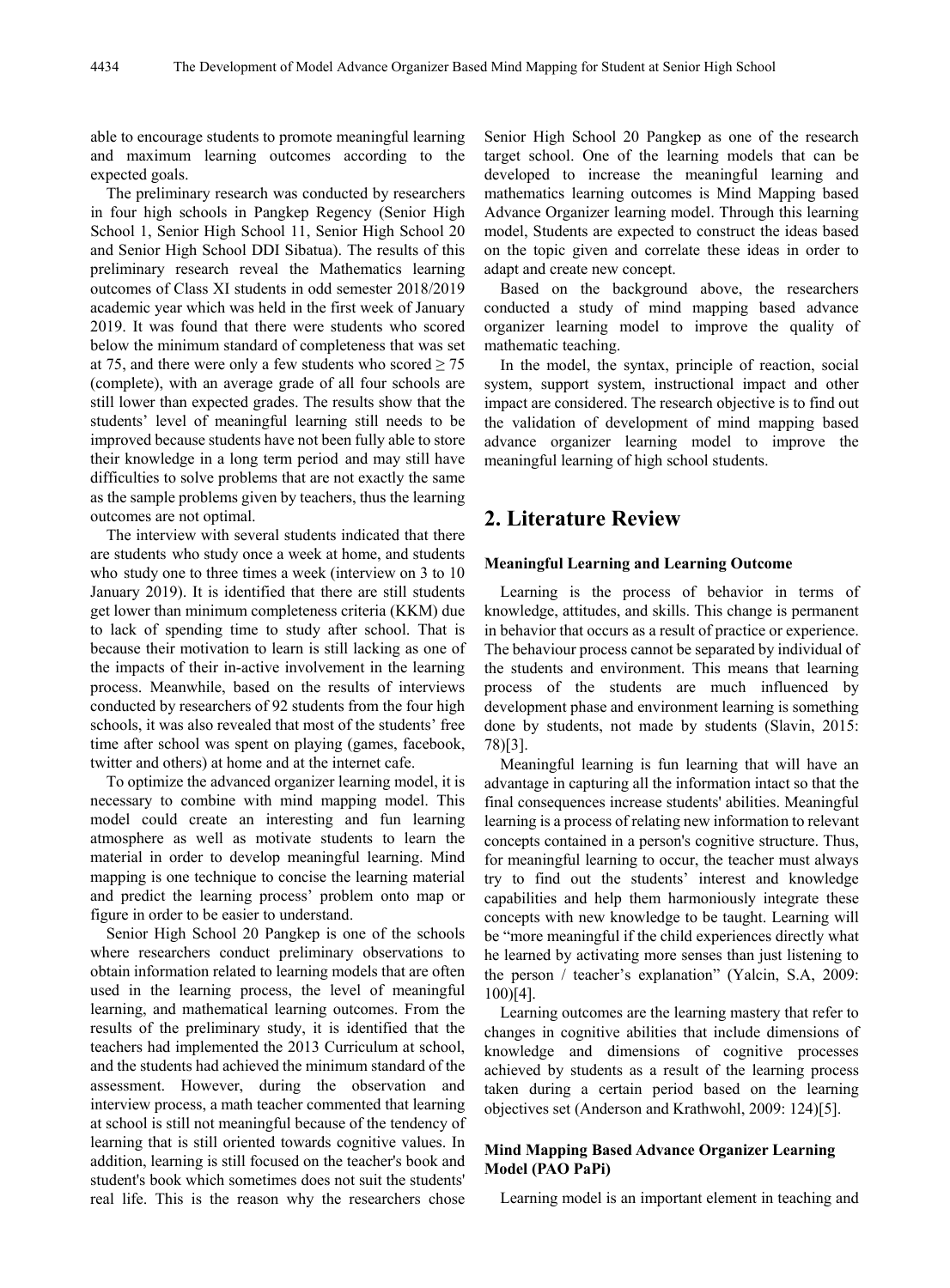learning activities to achieve learning objectives. The learning model is used by the teacher as a guide to plan the learning process. Joyce & Weil (in Rusman, 2012: 133) argues that "the learning model is a plan or pattern that can be used to shape the curriculum (long-term learning plans), design learning materials, and guide learning in class or other" (Uzzaman, T, et al, 2015: 45).

The Advanced Organizer Model is a learning model designed to clarify students' cognitive structures. It structure is a factor that determines whether new material will be meaningful and the extent to which these materials can be obtained and maintained. Before delivering new material successfully, teachers must improve the stability and clarity of students' cognitive structures. The teacher understand the student's initial knowledge in relation with the material to be taught so that the students' response become better and improve the quality of the learning process (Rahayu, S. 2012: 32). Advanced organizer is used to overcome student difficulties, namely directing and helping students recall material related to the material to be learned, and helping students to instill new knowledge (Simanjuntak, et al, 2013: 314). On the other hand, Mind Mapping is a graphic technique that is very powerful and a universal key to unlocking the potential of the whole brain because it uses all the skills found in the neo-cortex of the brain or better known as the left brain and right brain (Panggabean, et al, 2012: 15).

Based on these assumptions, students make modifications by developing a mind mapping based advance organizer in order to find out and recall information related to the material which assists them in instilling new knowledge. Students are also given time to think, to answer, and to help one another in social groups. Through this learning model, it is expected that students' difficulties in learning mathematical concepts can be overcome. If students find difficulties in learning and understanding a subject matter, their learning outcomes will be low. Learning outcomes will be good if students' difficulties in learning a subject matter can be solved. This can be seen from the completeness of students in solving the problems given.

## **3. Research Methods**

The type of research used is research & development. The development procedure of PAO PaPi Model PAO was carried out by referring to Plomp's development model which consists of five stages, namely (1) initial investigation, (2) design, (3) realization / construction, (4) testing, evaluation and revision, and (5) implementation.

The research product is the Mind Mapping based Advance Organizer Learning Model (PAO PaPi Model). The model component developed refers to Joyce, et al. (1992). Characteristics of the developed model refer to Arend (2012), and product quality criteria refer to Nieeven (2007). Data collection techniques were carried out using the validity assessment instrument of PAO PaPi Model. Validation of the PAO PaPi Model I prototype was carried out by expert and practitioner validators. The expert and practitioner validators were handed over the PAO Papi Model instrument which had been declared valid along with the PAO PaPi Model book. If the validation results show that the PAO PaPi Model is invalid, then a model revision is made based on the validator's suggestion. Validation data analysis (Va) refers to Nurdin (2007) and Hobri (2009). The overall relevance of the two experts is Gregory's content validity, which is a content validity coefficient. The content validity coefficient can be calculated using the following formula:

$$
Content Validity = \frac{D}{A+B+C+D}
$$

Description:

 $A =$  Cell that shows both assessors / experts states that it is irrelevant

B and  $C =$  Cells that show differences in views between assessors / experts.

D= Cells that show valid agreement between the two assessors

Following is a model of interagency agreement for content validity:

|                     | Validator I                        |                                                   |  |  |
|---------------------|------------------------------------|---------------------------------------------------|--|--|
| <b>Validator II</b> |                                    | <b>Irrelevant Score Relevant Score</b><br>$(1-2)$ |  |  |
|                     | <b>Irrelevant score</b><br>$(1-2)$ |                                                   |  |  |
|                     | <b>Relevant Score</b>              | C                                                 |  |  |

**Figure** 1**.** Model of agreement between two experts/validators (in Asdar, 2013: 75)

To measure the validity of the mind mapping based advanced organizer learning model, Two validators assess that measurement of the instruments are in valid category, If the result of the content validity coefficient is higher  $(V>$ 75%), then it can be stated that the measurement results is valid. The instrument's reliability percentage used the percentage agreement concept by Grinnell (1988) as cited in Nurdin (2009:145)

## **4. Results and Discussion**

#### **Results**

PAO PaPi model is a learning model developed based on Ausebel theory with a cognitive approach and supported by the use of media in every meeting. The PAO PaPi model developed consists of six phases, namely conveying objectives and motivating, presenting learning material / main material, organizing students into groups, presentation of learning materials, and strengthening cognitive organization. Then the six phases in the PAO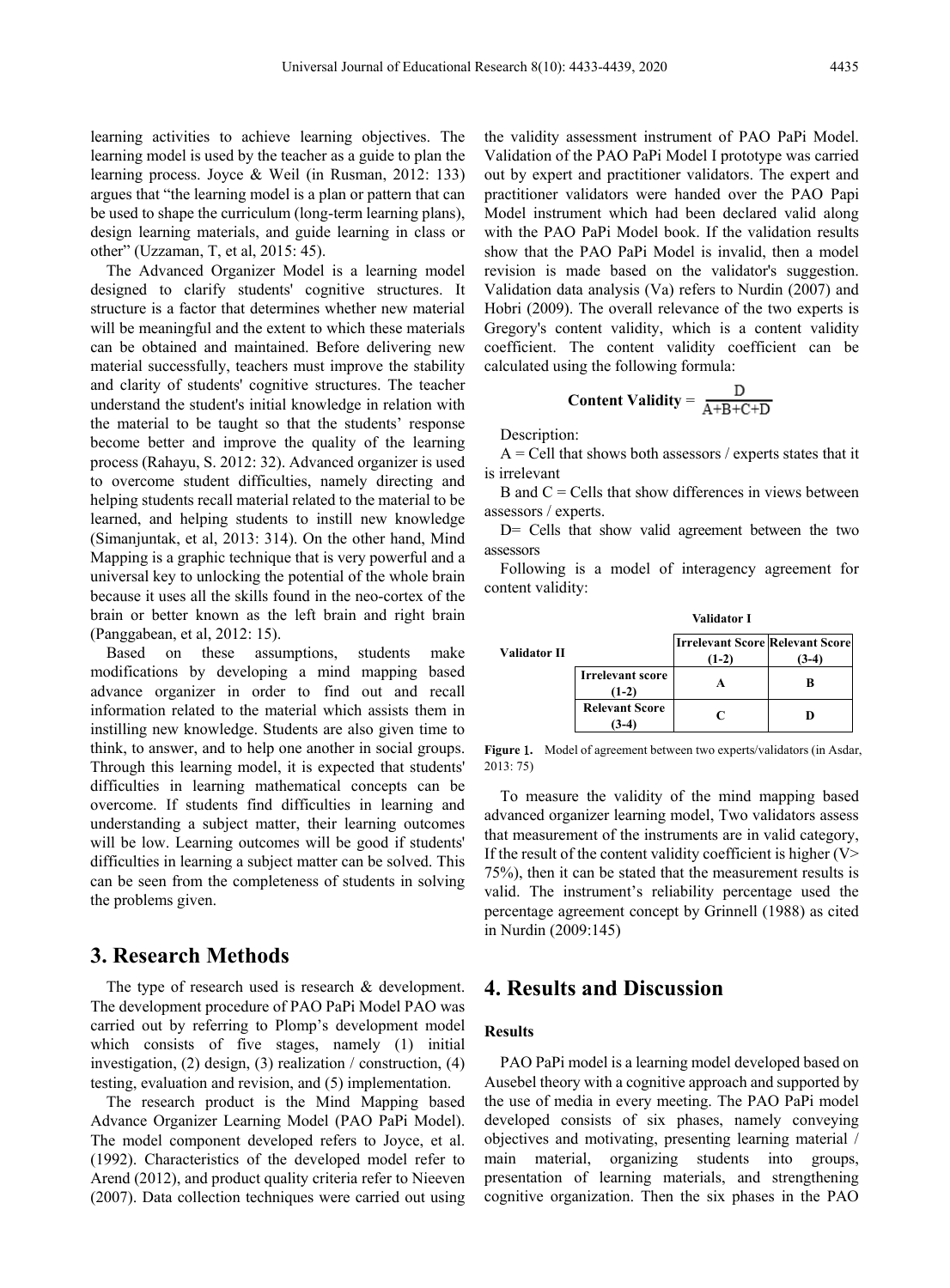PaPi model syntax can be seen in the following explanation. Phase-1 is Conveying objectives and Motivating which includes (1) The teacher gives motivation to learn seriously and confidently, (2) The teacher gives apperception of expectations, empathy, and self-confidence, (3) The teacher conveys the learning objectives.

Phase-2 is the Presentation of Advance Organizer as follows: (1) clarifying learning objectives, namely by gaining students' attention and directing students towards learning objectives. (2) presenting organizers on the material of number patterns and sequence by distributing students' worksheet (LKPD) to each student, (3) the teacher provides the opportunity for students to identify the characteristics of the concept of Number Patterns, in accordance with the steps contained in LKPD, (4) The teacher gives examples of number patterns and sequence, and (5) the teacher encourages students' abilities and experiences by making guided discoveries using LKPD media.

Phase-3 is the teacher organizing students into groups as follows: (1) the teacher assigns students the role of the subject matter, and (2) the teacher forms several groups by applying mind mapping strategies in student books. Phase-4 is the teacher presents the lesson material by: (1) developing mind mapping based advance organizer framework into the number patterns and sequences material that can be logically understood by students, especially about the relationship of the elements contained therein, (2) The teacher explains the learning material clearly and completely on a subject that is accompanied by relevant examples in the order of the material clearly, (3) Then the teacher directs students to work on student work exercises that are made in accordance with students' cognitive reinforcement designed according to students' mind mapping.

Phase-5 is that the teacher strengthens cognitive organizations by: (1) using the principles of integrative reconciliation. This activity brings together new learning material with the cognitive structure of students by means of the teacher reminding students of ideas (general picture); the teacher asks a summary of the attributes of the new subject matter; students repeat the definition correctly through mind mapping, (2) increase learning activities, students connecting the material with their background experience or knowledge and provide examples of concepts related to the material, and (3) enhance a critical approach to the subject, teacher asking students about their opinions related to the subject matter. Phase-6 is the teacher evaluates and gives rewards by: (1) evaluating the learning process that has been carried out in the classroom, and (2) giving rewards to students who have the highest level of activity and motivation during the learning process.

PAO PaPi Model Social System organizing students in learning through roles, students can improve their ability to recognize themselves and the feelings of others, they can acquire new behaviors to handle previously difficult situations, and they can improve their problem solving skills. In addition, it also includes a series of interesting activities because students enjoy acting, and acting is a way to develop instructional content. Applying patterns to the role of students in solving problems, students form groups according to the teacher's instructions.

Then the teacher proposes a problem and each group discusses to solve the problem. The students explore to ask their friends or the teacher. When there are groups that experience doubts or difficulties, it is better to ask the teacher. Then the teacher gives direction, assistance and guidance and prepares learning facilities.

In the interaction of roles between students and students, groups and groups, and between students and teachers, each needs to understand the importance of building self-efficacy, for example: (1) empathy, (2) collaboration, (3) experience, (4) oral and written communication to produce mutually agreed-upon problem solving.

In PAO PaPi model the teacher holds control of the learning structure. This is needed in an effort to connect learning material with PAO PaPi model and help students to distinguish between new material and previous material. The success of mastering this material depends on the criticism and desire of students to integrate the material and how the teacher presents the PAO PaPi model. This social system looks very striking in the third stage with a more ideal learning situation because it is more interactive with many students taking the initiative to ask questions.

PAO PaPi Model principle of reaction is based on the meaningful learning theory proposed by Ausebel where learning is carried out by the teacher to function as a facilitator and mediator in teaching students. The teacher's behavior in responding to students' thought results in the form of questions, the difficulties experienced in solving problems must direct, guide, motivate and inspire student learning.

In PAO PaPi model, the teacher shows his response to student reactions directed through achieving the goal of classifying the meaning of new material, differentiating and harmonizing with existing knowledge, then personally associated with student knowledge to enhance a critical approach to knowledge. Ideally, students will start their own questions in response to the information they have obtained.

Additionally, to implement PAO Papi model effectively, the teacher is required to make a learning plan that is based on the learning theory that is found by Ausebel, which is a meaningful learning theory. In this case, a model book was developed which contained supporting theories for implementing learning, the components of the PAO PaPi model, implementation instructions and all learning tools used such as lesson plans, teacher books, student books, student worksheets, resources learning, and props needed. Supporting facilities needed by PAO PaPi Model are well-organized material that is material that is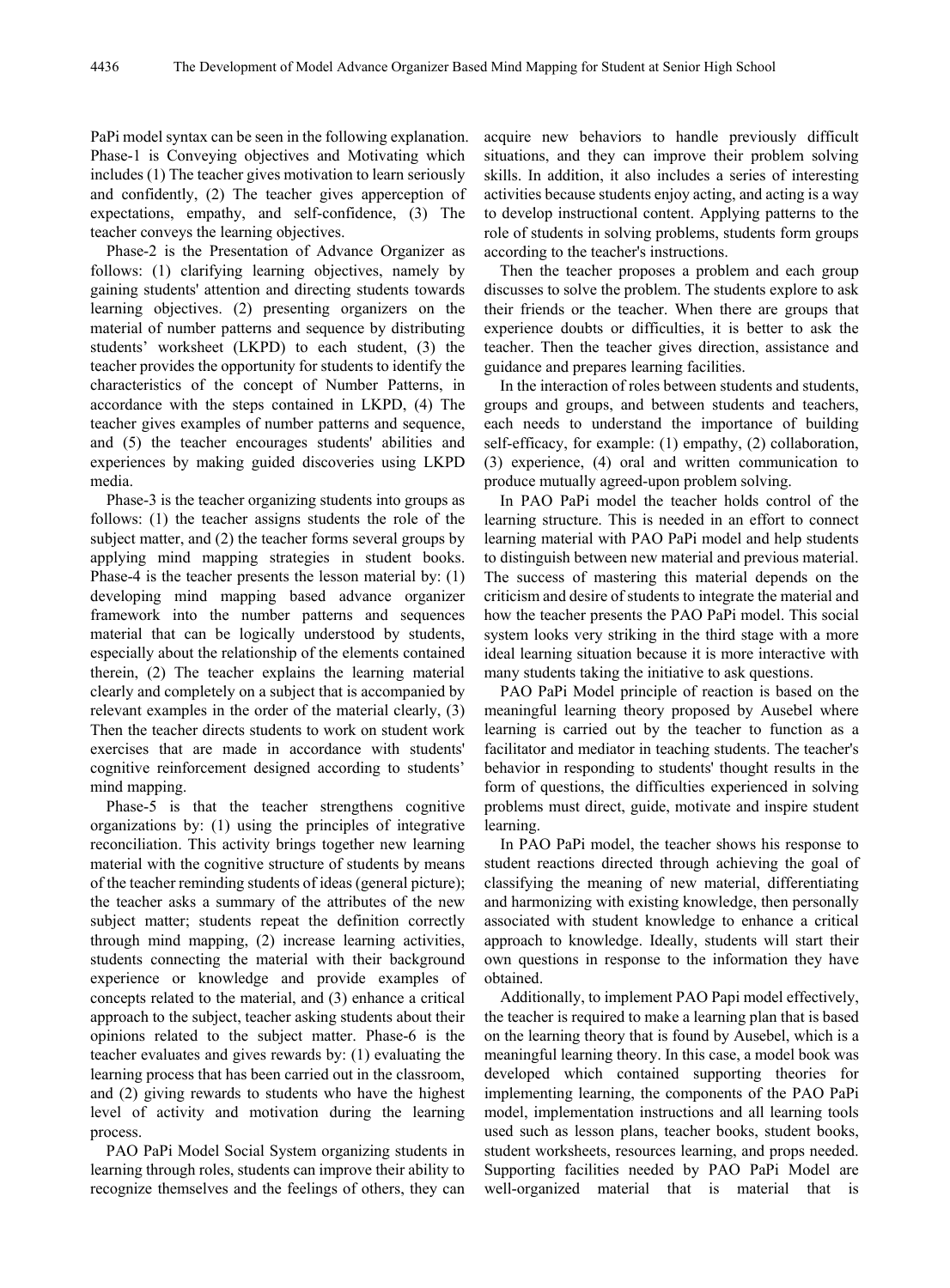interconnected with previous material. The effectiveness of PAO PaPi Model depends on an exact integral relationship between the concepts being organized and the content. This model provides instructions for reorganizing learning material.

For expected instructional and other impacts, the instructional impact of this model is the ideas that have been studied are used as an organizer and presented clearly as well as in presenting subject matter. So students are able to use their cognitive structures to support new material. The impact of this model is that students indirectly gain the ability to learn from reading, and other media used in the presentation of learning. This will raise awareness of relevant knowledge and critical attitude in learning.

Based on the description above, about the learning components of the PAO PaPi model, the following is presented in Figure 2 below.



**Figure 2.** PAO PaPi Component Scheme

| No |                                | Two Experts' Agreement |   |  |  |
|----|--------------------------------|------------------------|---|--|--|
|    | <b>Assessment Aspects</b>      |                        | в |  |  |
|    | <b>Supporting Theories</b>     |                        |   |  |  |
| ◠  | Syntax                         |                        |   |  |  |
|    | Social system                  |                        |   |  |  |
|    | <b>Reaction Principle</b>      |                        |   |  |  |
|    | Supporting system              |                        |   |  |  |
| 6  | Instructional and other impact |                        |   |  |  |
|    | Learning Implementation        |                        |   |  |  |

**Table 1.** Results of the Detailed Assessment / Validation of the PAO PaPi Model

The analysis results in the table above can be explained as follows:

| Validator I         |                        |                          |                        |  |
|---------------------|------------------------|--------------------------|------------------------|--|
|                     |                        | Irrelevant Score $(1-2)$ | Relevant Score $(3-4)$ |  |
| <b>Validator II</b> | Irrelevant             |                          |                        |  |
|                     | Score $(1-2)$          |                          |                        |  |
|                     | Relevant Score $(3-4)$ |                          | 33                     |  |

**Figure 3.** Results of agreement between the two experts on the PAO PAO Model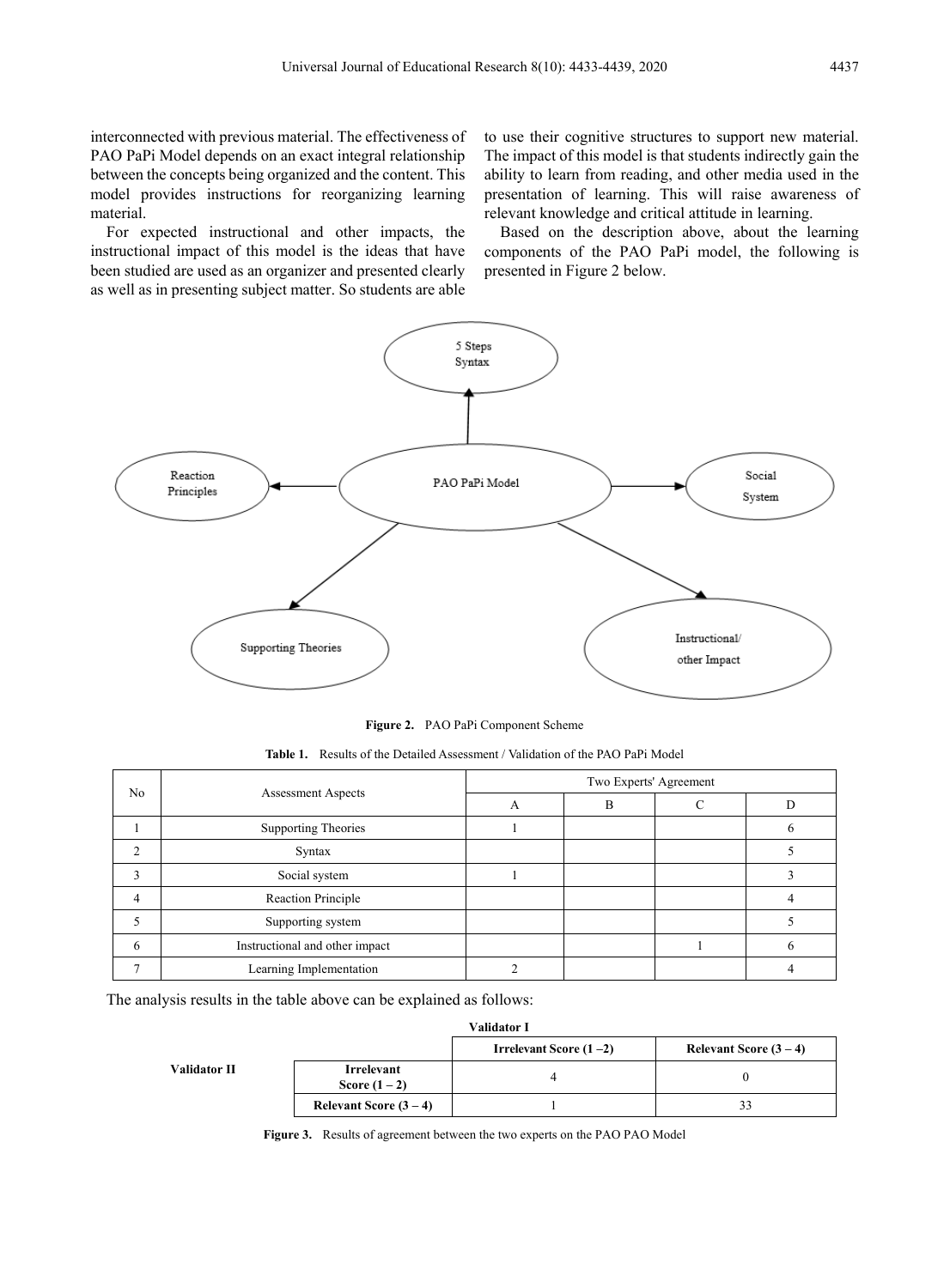From the assessment given by the two validators above, the validity level can be calculated based on Gregory's content validity formula as follows:

#### **Discussion**

Content Validity = 
$$
\frac{D}{A + B + C + D} = \frac{33}{38} = 0,868
$$

Based on the validity test results, it can be concluded that the PAO PaPi Model Prototype-1 has all met the validity criteria, although not simultaneously achieved. In the initial testing process, it turns out that the PAO PaPi Model is declared valid in terms of all aspects / components of the model. However, the supporting theory component has not been declared valid. As a result, the revision of the model text / book was carried out by looking back at the theories supporting the Model. This has an impact on the process of developing devices and instruments to be used. This revision is not immediately possible, but it requires a lot of time to find and establish strong supporting theories. So it can be concluded that the validity obtained is  $0.868$  or V = 86.8%. This means that the results of the assessment of the two validators have "strong relevance" with a content validity coefficient of more than  $75\%$  or  $V > 75\%$ , so it can be said that the results of measurements or interventions carried out are valid.

The average value of PAO PaPi Model validity for aspects of supporting theories is 0.857 or  $V = 85.7\%$ . Based on the validity criteria of the PAO PaPi model, this value is only included in the category of "strong relevance" with a content validity coefficient of more than 75% or  $V > 75%$ , so that the aspects of the theories supporting the PAP PaPi model have not yet met these criteria. In other words, according to the validators, the theories included in the PAO PaPi model book have not yet seen its strengths as supporters of the PAO PaPi model. The average validity of the PAO PaPi Model for syntax, social system, and principles of reaction was 86.5%; 88.7; and 85.6. Based on the criteria (ii) validity of the PAO PaPi Model, the three values are included in the category of "strong relevance" with a content validity coefficient of more than  $75\%$  or V > 75%. Thus, the elements in each of these aspects are related to one another. Based on point 2) above, the PAO PaPi model cannot be declared strongly supported by theories. Therefore, the manuscript (the PAO PaPi model book) especially about supporting theories needs to be re-examined by paying attention to the validators' suggestions and comments. This is necessary to revise the text on aspects of supporting theories.

The new things in the study after learning process using the model PAO PaPi found that there is a positive change in the students of SMA Negeri 20 Pangkep in achieving the meaningful learning presented in the three aspects namely retention test, transfer tests and learning outcomes. The overall result of students' mastery learning scored 6.5 and above reached 30 out of 32 students around 86.5% in the second Test. This shows that the degree of meaningful learning at students of SMA Negeri 20 Pangkep changed positively before testing the product that has been developed due to the initial observation that the teacher only measured in terms of learning results, regardless of how long the students remember the lesson and how able students to answer the question that has been modified by the teacher of the same previous question.

## **5. Conclusions and Suggestions**

Based on the results of data analysis and discussion of the validity of PAO PaPi Model, it can be concluded that the mind mapping advanced organizer learning model (PAO PaPi Model) is valid, because the results of the experts' validation of the model, both the theoretical basis and the components all models are valid. It is recommended that the PAO PaPi Model can be used as a learning model that can be applied by teachers at the level of basic education, especially at the level of high school education, so that motivation, cognitive abilities, and awareness of the meaningfulness of student learning can be improved.

## **REFERENCES**

- [1] Anderson, L. W. & Krathwohl, D. R.. 2001. *A taxonomy for Learning, teaching, and assessing*: Arevision of Bloom's Taxonomy of educational objectives. *New York: Addison Wesley Longman.*
- [2] Asdar, Ahsanul Khaer. 2013*.* "Pengembangan Perangkat Asesmen Alternatif Pada Pembelajaran Dimensi Tiga Setting Kooperatif Pada Siswa Kelas XI SMK. Tesis tidak diterbitkan. Makassar: UNM.
- [3] Depdiknas. (2007). *UU Sisdiknas No 20.* Jakarta: Pusat Badan Penelitian dan Pengembangan Depdiknas.
- [4] Joyce, B., Weil, M., & Calhoun, E. (1992). Models Of Teaching (Model-Model Pengajaran).
- [5] Jakarta: Pustaka Pelajar
- [6] Joyce, Bruce dkk. 2009. Models of Teaching. Yogyakarta: Pustaka Pelajar.
- [7] Nieven, N. 2007. Formative Evaluation in Educational Design Research. In: Plomp and Nieven. 2007. An Introduction to Educational Design Research. Proceedings of the seminar conducted at the East China Normal University, Shanghai (PR China), November 23-26, 2007
- [8] Nurdin. 2007. Model Pembelajaran Matematika yang Membutuhkan Metakognitif untuk Menguasai Bahan Ajar. Disertasi. Tidak Diterbitkan. Surabaya: PPs Universitas Negeri Surabaya.
- [9] Ni, L.B. 2016. Advance Organizer: Cognitive Instructional